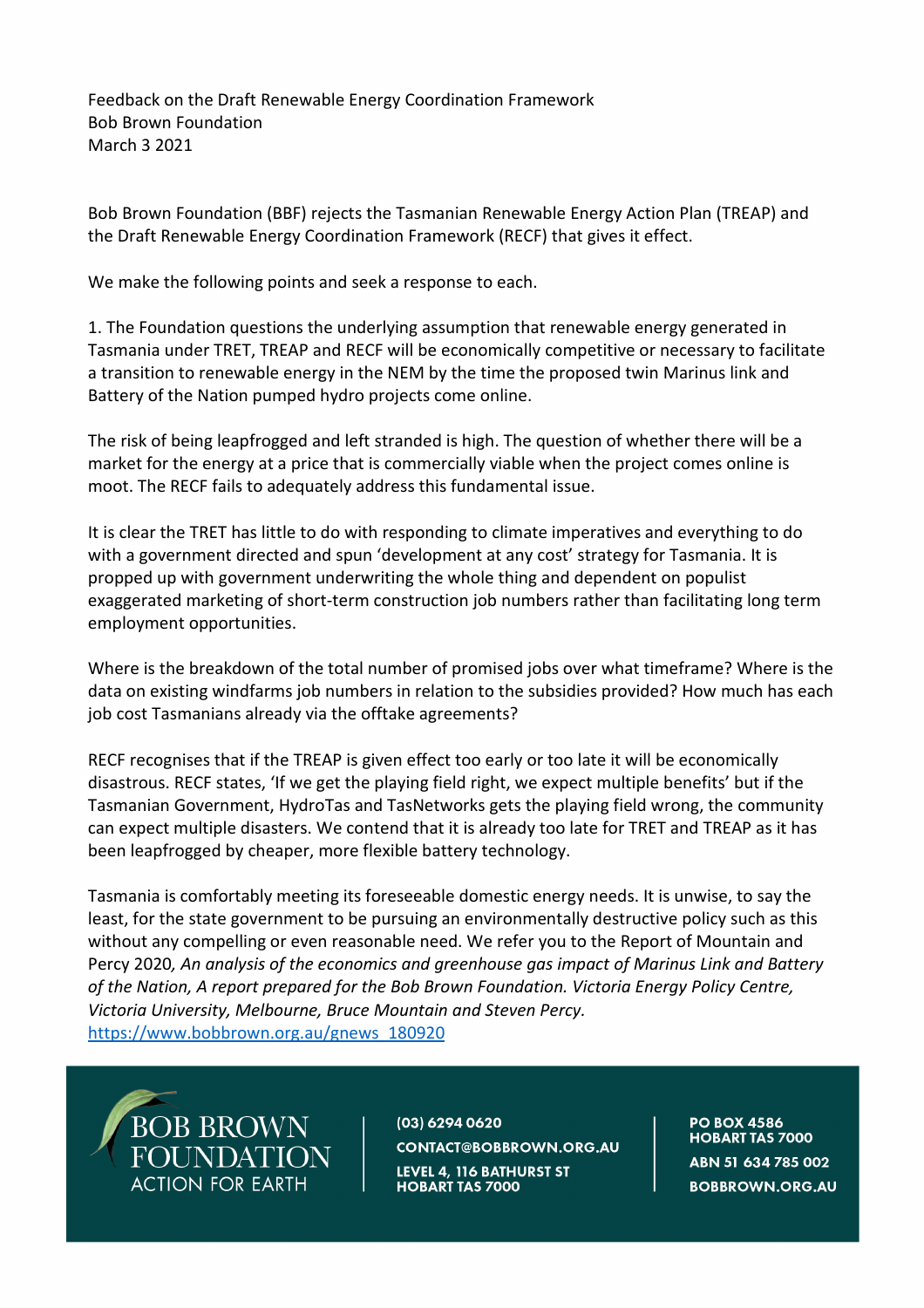The whole premise of Project Marinus and Battery of the Nation is to provide deep energy storage to the NEM. But where is the evidence that the NEM will need storage of more than eight hours on a regular basis rather than a short period, and even if it does that, will Tasmania's Battery of the Nation be the most cost-effective solution?

The VEPC analysis concludes that such storage will not be necessary and, even if it is, it will be for short periods and will be more cost-effectively met by battery technology. BBF would argue demand management is likely to complement batteries and together make the TasNetworks/Tas Hydro Project several times more expensive by comparison.

So BBF contends that with the accelerating rollout of distributed, cheaper and more flexible battery technology, TREAP cannot compete commercially with mainland options. Do you have definitive evidence that the reverse is true?

2. Who pays? There is no cost-sharing agreement in place as required by AEMO and no amount of announcements and spin regarding making the TRET, TREAP and RECF 'bankable' answers the question of 'who pays?'

AEMO does not make a judgement about the merits of a policy. It feeds into the model the information it is provided by its stakeholders. AEMO has accepted in ISP 2020 TasNetworks case for early inclusion of Marinus Link as stage one of an integrated project on the assumption that

- i) Tasmania will over-build renewable energy generation and that the otherwise spilt energy (10,500 GWh) will be fed into the grid at low cost; and
- ii) It is an investment Tasmania will have to build in the first place; and
- iii) It provides access to Hydro Tasmania's Battery of the Nation with no associated cost.

The assumption was predicated on and designated as 'actionable' on the Tasmanian Government's legislating the Tasmanian Renewable Energy Target (TRET) and on a cost-sharing agreement being negotiated.

But the TRET does not guarantee, direct or facilitate the build of 10,500GWh of excess renewable energy. AEMO has fed 10,500GWh into the model based on legislation which does not provide any mechanism for generation to be built. AEMO's inclusion of the 10,500GWh was then used by the Tasmanian Government and TasNetworks to underpin the business case for Marinus and justify the passage of the TRET legislation in the Tasmanian Parliament. This is a revolving door subterfuge based on announcements and an artificial feedback loop.

The TREAP and RECF is an attempt to deliver a mechanism to drive the TRET, namely the overbuild of 10,500GWh to meet one of AEMO's conditions.

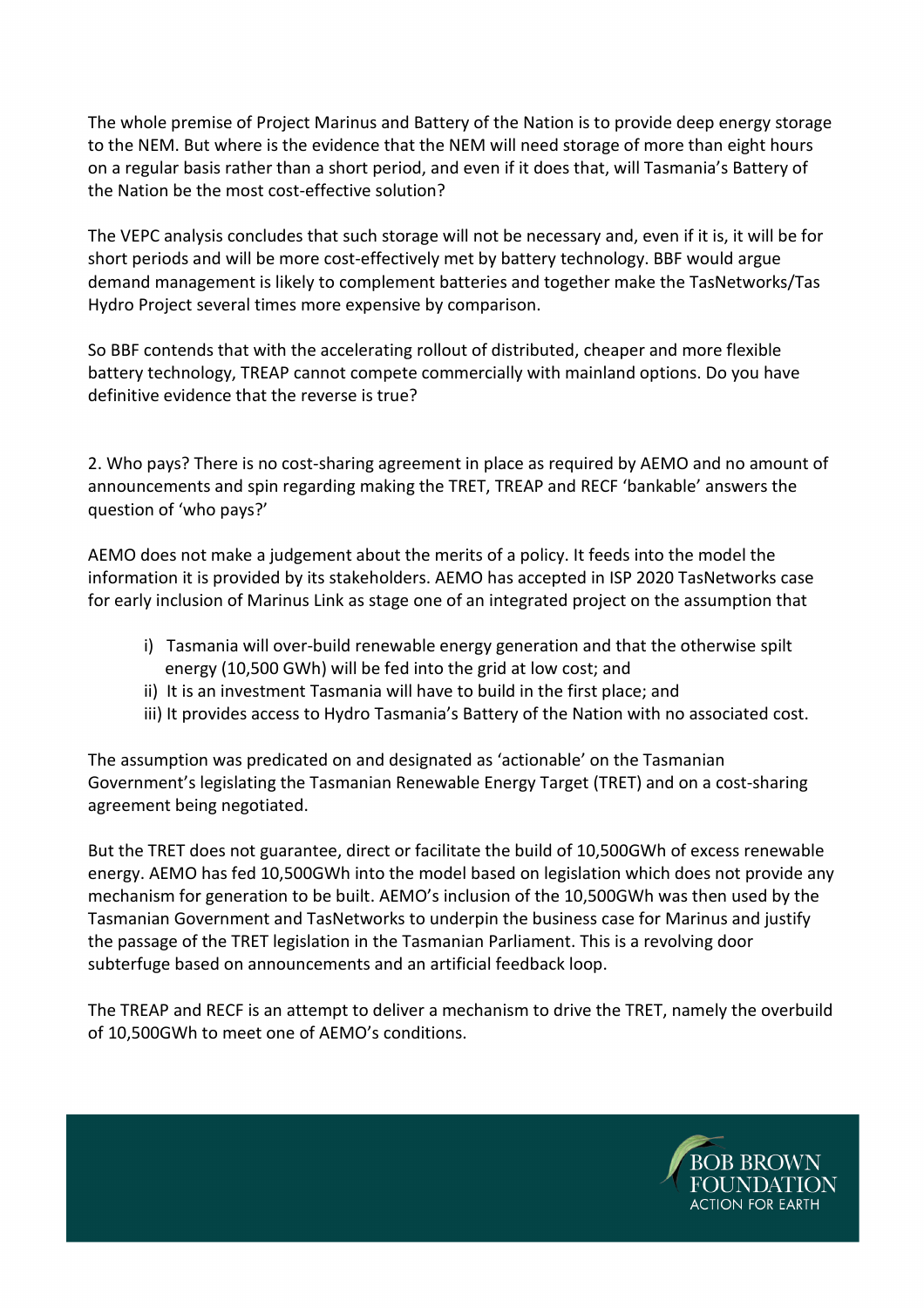As there is no business case/market for additional wind farms in Tasmania without the integrated Marinus and Battery of the Nation project, the Tasmanian Government is subsidising wind farms. There is no reason for this other than to facilitate the overbuild of renewable energy so that 10,500GWh is available to the NEM as per AEMO's assumptions. It is a bet on Marius proceeding.

The offtake agreements signed by Hydro Tasmania and Aurora Energy to create 'bankable' projects like Granville Harbour Wind and Cattle Hill Wind are not commercial and are reflected in the annual reports of the Government Business Enterprises as 'onerous' contracts. These are multi-million dollar costs and a huge debt burden borne by the Tasmanian people via Hydro Tasmania and Aurora. If they were internalised in Project Marinus and Battery of the Nation costs, they would demonstrate that Marinus and Battery of the Nation are not 'least cost'.

The Tasmanian overbuild of renewable energy will, of necessity, increase energy prices in Tasmania. In fact, if Marinus Link is made a regulated asset then Tasmanian energy consumers will pay twice, first to subsidise the uneconomic offtake agreements and secondly for the cable to transmit the energy to the NEM. The generators on the other hand will not pay at all. This is a classic case of 'privatising the profit and socialising the costs'. See [https://tasmanianinquirer.com.au/news/gutwein-directed-hydro-tasmania-to-enter-into-a-loss](https://tasmanianinquirer.com.au/news/gutwein-directed-hydro-tasmania-to-enter-into-a-loss-making-deal-utility-says/)[making-deal-utility-says/](https://tasmanianinquirer.com.au/news/gutwein-directed-hydro-tasmania-to-enter-into-a-loss-making-deal-utility-says/)

TREAP depends upon multi-billion-dollar Marinus cabling beneath Bass Strait. As it is largely to service private enterprise profit from sales of Tasmanian energy outside Tasmania, will private enterprise be funding Marinus? If not, why not?

3. TREAP and RECF will inevitably place an unnecessary cost burden on Tasmanian households and small businesses. We know Marinus Link will cost \$3.5billion and unless the Commonwealth or state defrays some part of the cost of it (through a grant), there will be no other way to get back the cost of the interconnection other than from consumers or by increasing the Tasmanian debt burden.

The Achilles heel of the project remains the cost-sharing agreement required by AEMO for inclusion in Integrated System Plan.

A series of announcements and a TREAP and RECF is no substitute for an agreement. Premier Gutwein has said that the SPV created by the Commonwealth and Tasmania will help to make this a 'bankable' project but this whole RECF is putting lipstick on the pig.

TasNetworks does not raise capital on its own – it is all directly financed by Tas Treasury. Creating a 'special purpose vehicle' does not make this 'bankable'. Any lender to the SPV will demand

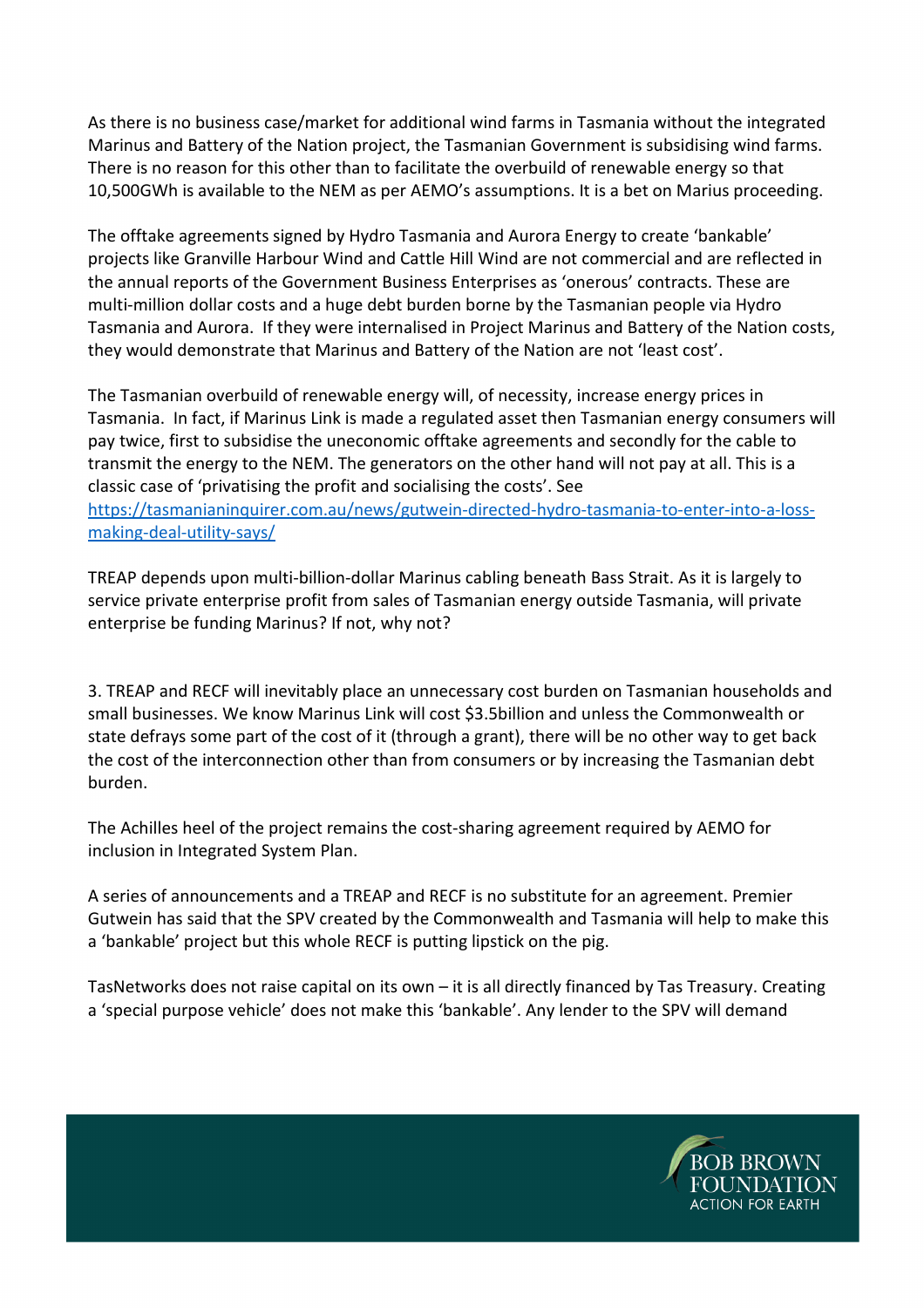recourse to the government, there is absolutely no way that this will attract any non-recourse lending.

As the RECF notes:

"Under Consultation 2.1, there will be consultation on 'The potential role for mechanisms to support the TRET such as reverse auctions, the underwriting of projects and power purchase agreements.'"

It is clear that to achieve 200% renewable energy as proposed in TRET, the RECF will force taxpayers to subsidise private profit by governments directing utilities to sign taxpayer underwritten offtake agreements to create 'bankable' investment products.

Bob Brown Foundation rejects these mechanisms to underwrite the non-viable private sector projects as part of TREAP or RECF. How does the Tasmanian and federal Government expect to recoup these costs?

The Tasmanian Government assumes that there will be a change to the rules of cost-sharing that will see the costs spread across all of the NEM rather than just Victoria and Tasmania as the current rules require.

The rule change is speculative. The Energy Subcommittee of Federal Cabinet was supposed to resolve this issue in 2020 but has made no progress in doing so. There is no timeframe for the matter to be resolved so the community should assume the existing rules apply.

Given that TasNetworks argues the benefits will be to the mainland rather than Tasmania, under the current rules, this assumes Victoria will pay the majority of the cost and as a regulated asset, those costs but the Victorian Government has shown no appetite for imposing the cost on its electricity consumers. Why would Victoria impose this cost on its citizens when it can provide its own renewable energy, storage and demand management cheaper. As Bruce Mountain of VEPC says,

'mainland Australia does not need Marinus Link and Battery of the Nation to transition to 100% renewable energy: much cheaper options are available to achieve the transition. Victorian electricity consumers can't reasonably be expected to contribute to the cost of Marinus Link. Though the main purpose of Marinus Link is to provide dispatchable capacity to Victoria, batteries would be much cheaper and would be provided in the contestable wholesale market and so would not impose mandated charges on consumers, as Marinus Link will. It is therefore inevitable that the development of Marinus Link will significantly raise electricity prices in Tasmania, mainly through the regulated recovery of the costs of Marinus Link, which will almost triple the value of TasNetworks' regulatory asset base.'

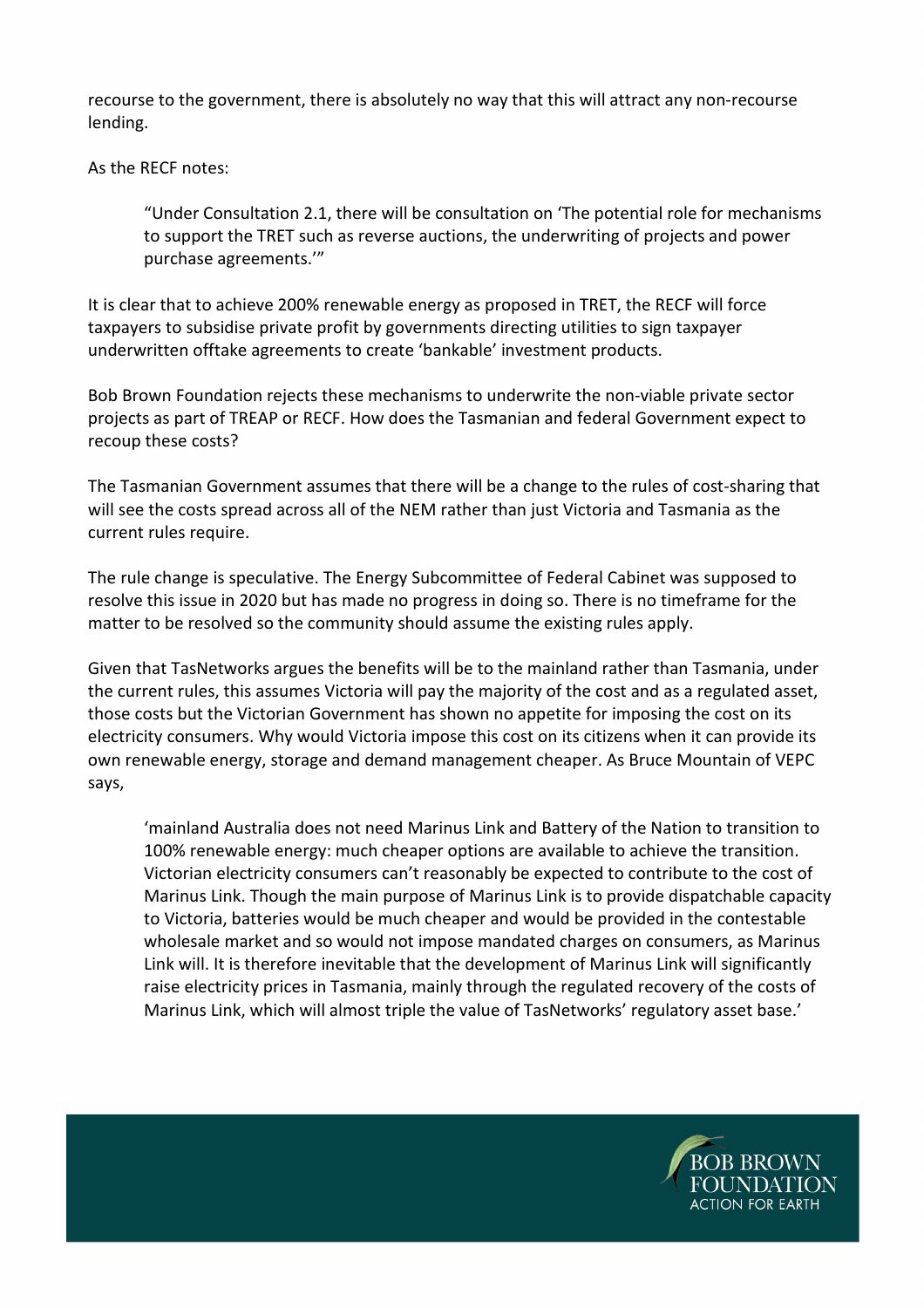So, in the absence of a definitive cost assessment on the average Tasmanian household, through federal or state taxpayer funding of Marinus and other accoutrements necessary for the implementation of TREAP and RECF, what is the back-of-envelope expectation of the power price and/or tax burden of TREAP and RECF on the average Tasmanian household and the average Tasmanian small business?

What mechanisms other than 'recourse to government' will fund TRET, TREAP and RECF?

4. TREAP and RECF will lead to a massive, ongoing, deleterious impact on Tasmania's wild and scenic environment and is devoid of any costing, monetary or otherwise, of that impact. The narrow interpretation of what constitutes a cost is a failing of the process.

None of the ecological, social or cultural costs are acknowledged beyond an assumption that consultation with stakeholders will avoid these costs.

What is the estimated social, cultural and environmental cost of TREAP and RECF?

Tasmanians were never consulted as to whether they wanted three large renewable energy zones in the state, nor were they consulted as to where those zones would be. There is no social license for alienating large areas of Tasmania into REZ. AEMO mapped renewable energy resources, they did not take into account environment or social and cultural considerations. Yet the Tasmanian Government has adopted the AEMO maps as if they had some validity beyond mapping the resource.

Where, in TREAP and RECF, are the comprehensive environmental and Aboriginal heritage impact statements and costings both in dollar and other value terms?

Where is the TREAP and RECF assessment of its impact on the Tasmanian Wilderness World Heritage Area (TWWHA)?

Where is the TREAP and RECF assessment of the impact on Tasmania's national parks and reserves outside the TWWHA?

What is the size of the three renewable energy zones? How many square kilometres are there in these three renewable energy zones?

Where are the maps that overlay these three renewable energy zones over public lands with conservation status and other reserve status?

When and where will such maps be made publicly available?

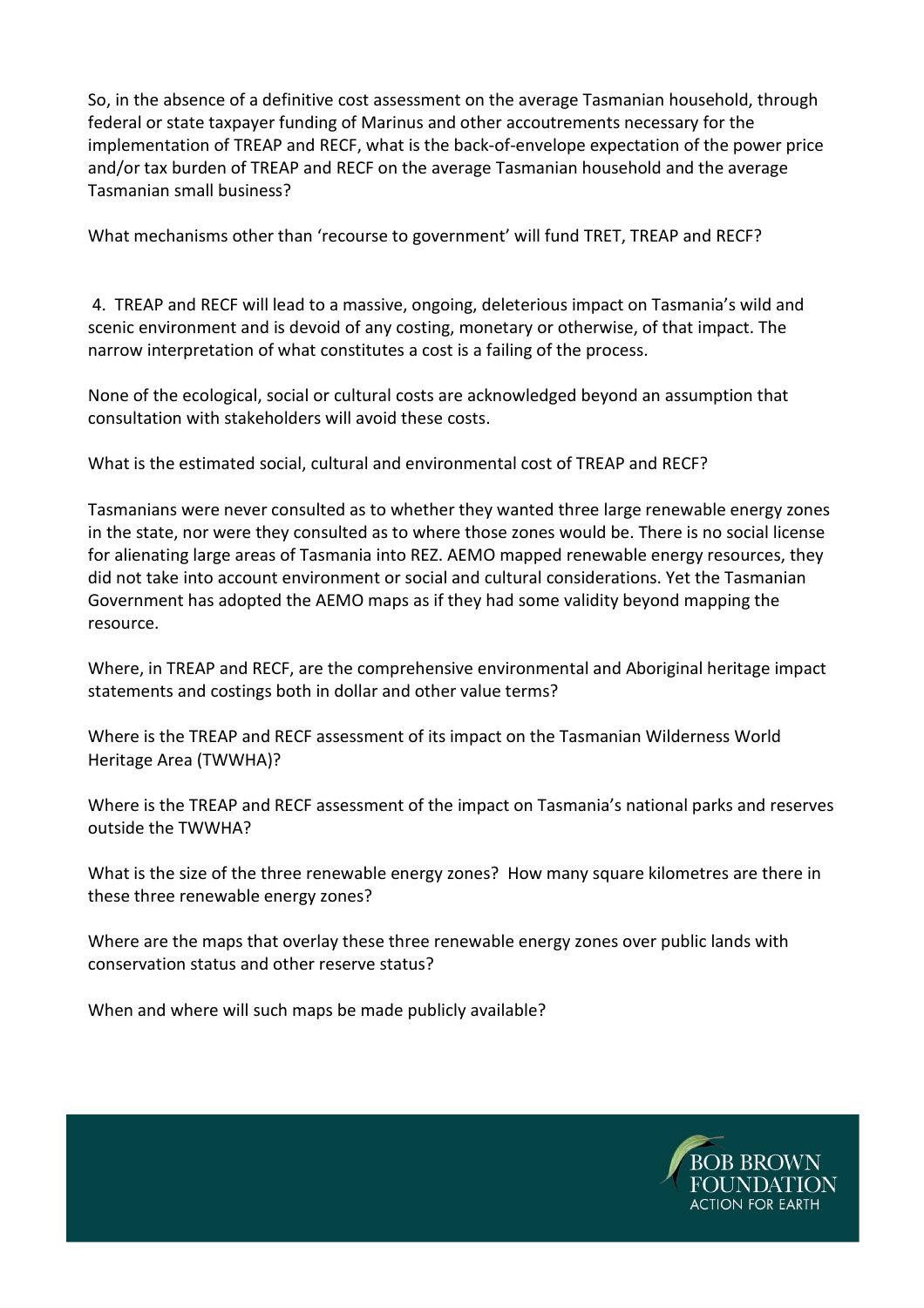Many Tasmanian wildlife and plant species are under threat of extinction in this age of global heating and the extinction crisis. Where is the TREAP and RECF assessment of the impact on migratory birds and threatened wildlife and plant species?

Where is TREAP's assessment of the threats and the costing of any remedial measures, if there are any?

Where is the TREAP and RECF assessment of impacts on the marine environment?

Where is the TREAP and RECF assessment of the changes in flows in river systems consequent upon responding to mainland peaking demand on anglers, recreational river users and farmers?

Where is TREAP assessment of wood supply for the bioenergy vision? Forest furnaces are unacceptable. There is no such thing as renewable energy from burning native forests. Sourcing wood from native forests for bioenergy contributes to forest degradation. Will TREAP and RECF rule out using native forests as a resource in any bioenergy vision?

It would be utterly irresponsible for TREAP and RECF to proceed without first costing its impact on Tasmania's job-rich tourism and hospitality industries. Where is this costing? What will be the number of jobs lost?

Instead of these assessments, what we have in the RECF is a review of EMPCA 1994 to assess whether EPA assessment of large-scale renewable energy projects is required. This is nothing other than an attempt to fast-track approvals inside Renewable Energy Zones.

Similarly, the development of Guidelines for Development in Crown Land is another attempt to privatise Crown Land and streamline development for the private sector. So too is the effort to align TREAP and RECF with land use strategy.

If TREAP and RECF are so compelling and so environmentally benign, why is the government moving to fast track developments for the private sector at the expense of Tasmanians and the Tasmanian environment and cultural heritage?

Will TREAP and RECF abandon plans to remove the requirement for EPA assessment for large scale projects?

5. What is the Tasmanian Government's Plan B in the RECF if Marinus is not Commonwealth funded or underwritten and does not proceed, given that several projects have already been underwritten by onerous offtake agreements making them public debt accumulating, energy consumer subsidised, competitors to Hydro Tasmania?